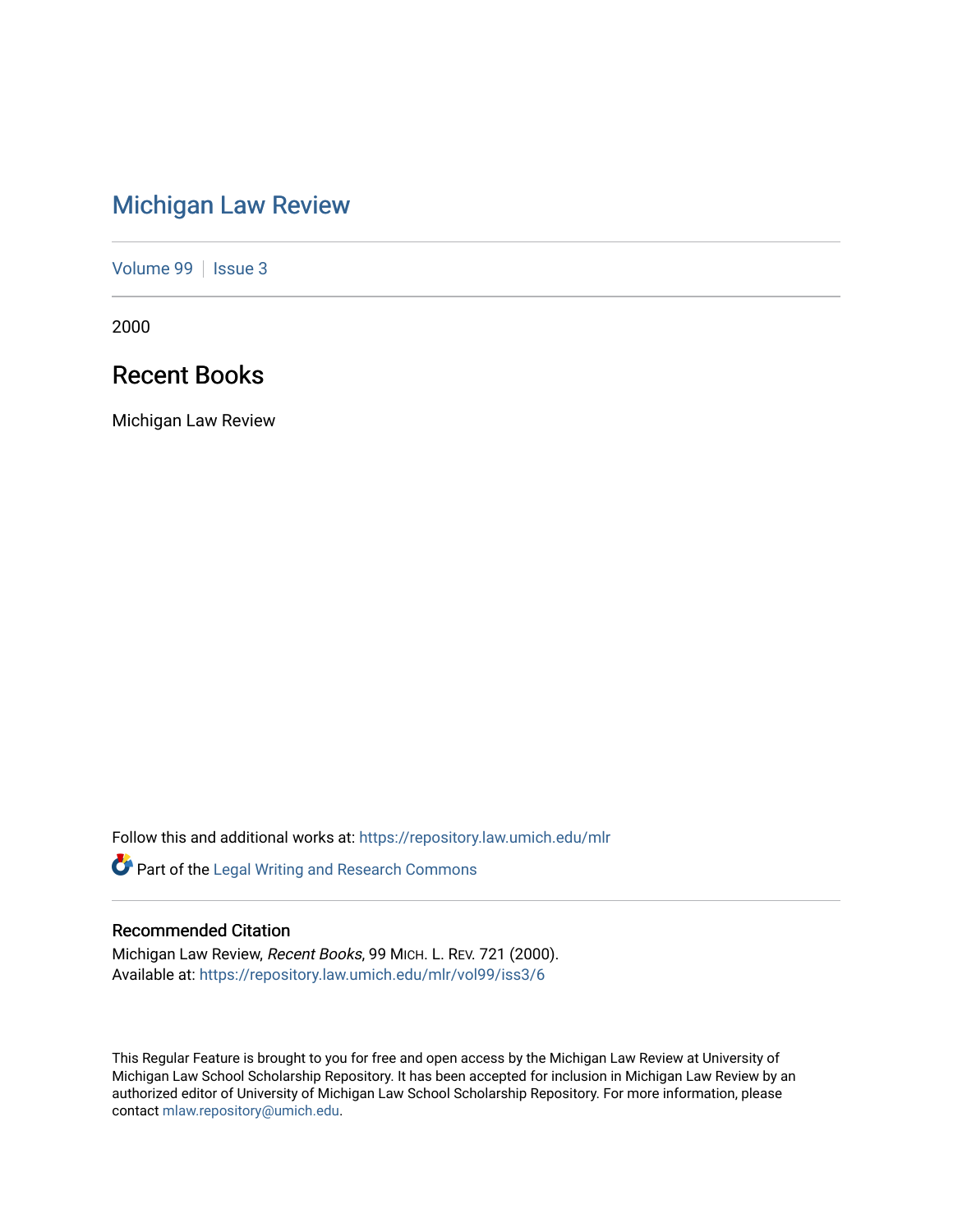### BOOKS RECEIVED

#### Constitutional Law

CONSTITUTIONAL LIMITS AND THE PUBLIC SPHERE: A CRITICAL STUDY OF BENTHAM'S CoNSTITUTIONALISM. By Oren Ben-Dor. Portland: Hart Publishing. 2000. Pp. x, 336. \$70.

THE FEDERAL APPOINTMENTS PROCESS: A CONSTITUTIONAL AND HISTORICAL ANALYSIS. By Michael J. Gerhardt. Durham: Duke University Press. 2000. Pp. ix, 400. \$37.95.

#### Criminal Law

CIVILIAN OVERSIGHT OF POLICING: Gov-E RN ANCE, DEMOCRACY AND HUMAN RIGHTS. Edited by Andrew J. Goldsmith & Colleen Lewis. Portland: Hart Publishing. 2000. Pp. xiv, 331. \$69.

THE JUDICIAL ROLE IN CRIMINAL PRO-CEEDINGS. Edited by Sean Doran & John D. Jackson. Portland: Hart Publishing. 2000. Pp. xxiii, 337. \$104.

#### Environmental Law

THE LAW OF ENVIRONMENTAL JUSTICE: THEORIES AND PROCEDURES TO ADDRESS DISPROPORTIONATE RISKS. Edited by Michael B. Gerrard. Chicago: American Bar Association. 1999. Pp. xxxi, 814. Paper, \$129.95.

#### Family Law

FAMILY LAWYERS: THE DIVORCE WORK OF SOLICITORS. By John Eekelaar, Mavid Maclean & Sarah Beinart. Portland: Hart Publishing. 2000. Pp. x, 242. Paper, \$30.

MAKING LAW FOR FAMILIES. Edited by Mavis Maclean. Portland: Hart Publishing. 2000. Pp. x, 211. Paper, \$40.

#### Feminism and the Law

GLOBAL DEMOCRACY, SOCIAL MOVE-MENTS, AND FEMINISM. By Catherine Eschle. Boulder: Westview Press. 2001. Pp. xii, 279. Paper, \$30.

#### Health Law

PUBLIC HEALTH LAW: POWER, DUTY, RESTRAINT. By Lawrence 0. Gostin. Berkeley: University of California Press. 2000. Pp. xxviii, 491. Cloth, \$60; paper, \$24.95.

#### International and Comparative Law

DISCRIMINATION LAW: TEXT, CASES AND MATERIALS. By Aileen McColgan. Portland: Hart Publishing. 2000. Pp. liii, 647. Paper, \$45.

RESTITUTION IN PRIVATE INTERNATIONAL LAw. By George Panagopoulos. Portland: Hart Publishing. 2000. Pp. xxxvi, 274. \$75. THE FUTURE OF REMEDIES IN EUROPE.

Edited by Claire Kilpatrick, Tonia Novitz & Paul Skidmore. Portland: Hart Publishing. 2000. Pp. xiii, 303. \$62.

THE HARMONISATION OF EUROPEAN PRI-VATE LAW. Edited by Mark Van Hoecke & Francois Ost. Portland: Hart Publishing. 2000. Pp. xix, 255. \$58.

THE JURISPRUDENCE OF GATT AND THE WTO: INSIGHTS oN TREATY LAw AND Eco-NOMIC RELATIONS. By John H. Jackson. New York: Cambridge University Press. 2000. Pp. xiii, 497. \$69.95.

UNDERSTANDING THE LAW OF OBLIGA-TIONS: ESSAYS ON CONTRACT, TORT AND RESTITUTION. By Andrew Burrows. Oxford: Hart Publishing. 1998. Pp. xxiv, 223. Paper, \$35.

WEIMAR: A JURISPRUDENCE OF CRISIS. Edited by Arthur J. Jacobson & Bernhard Schlink. Berkeley: University of California Press. 2000. Pp. xiv, 405. \$55.

#### Law and Religion

GOD'S NAME IN VAIN: THE WRONGS AND RIGHTS OF RELIGION IN POLITICS. By Stephen L. Carter. New York: Basic Books. 2000. Pp. x, 248. \$26.00.

#### Legal Education

FUNDAMENTAL VALUES: A VOLUME OF EssAYS TO COMMEMORATE THE SEVENTY-FIFTH ANNIVERSARY OF THE FOUNDING OF THE LAW SCHOOL IN EXETER. Edited by Kim Economides, Lammy Betten, John Bridge, Andrew Tettenborn & Vivien Shrubsall. Portland: Hart Publishing. 2000. Pp. xii, 359. \$81.

#### Legal History

A LAW UNTO ITSELF? ESSAYS IN THE NEW LOUISIANA LEGAL HISTORY. Edited by Warren M. Billings & Mark F. Fernandez. Baton Rouge: Louisiana State University Press. 2001. Pp. xiv, 224. \$34.95.

THE ANTI-RENT ERA IN NEW YORK LAW AND POLITICS 1839-1865. By Charles W. McCurdy. Chapel Hill: The University of